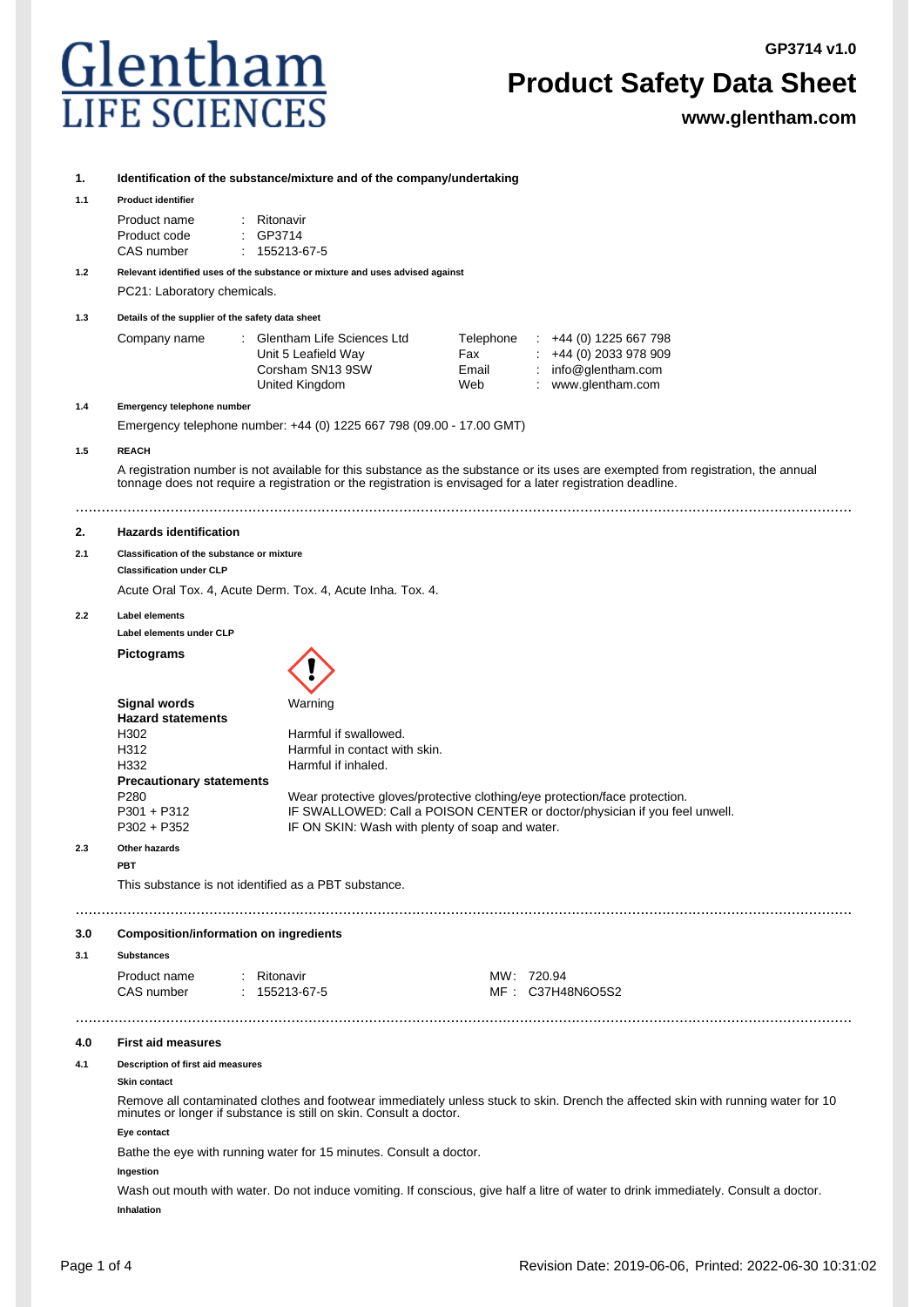

## **Product Safety Data Sheet**

**www.glentham.com**

|     | Consult a doctor. Remove casualty from exposure ensuring one's own safety whilst doing so.                                                                                                                                                                    |
|-----|---------------------------------------------------------------------------------------------------------------------------------------------------------------------------------------------------------------------------------------------------------------|
| 4.2 | Most important symptoms and effects, both acute and delayed                                                                                                                                                                                                   |
|     | Skin contact                                                                                                                                                                                                                                                  |
|     | There may be irritation and redness at the site of contact.                                                                                                                                                                                                   |
|     | Eye contact                                                                                                                                                                                                                                                   |
|     | There may be pain and redness. The eyes may water profusely.                                                                                                                                                                                                  |
|     | Ingestion                                                                                                                                                                                                                                                     |
|     | There may be soreness and redness of the mouth and throat. Nausea and stomach pain may occur. There may be vomiting.                                                                                                                                          |
|     | Inhalation                                                                                                                                                                                                                                                    |
|     | There may be irritation of the throat with a feeling of tightness in the chest.                                                                                                                                                                               |
|     | Delayed / immediate effects                                                                                                                                                                                                                                   |
|     | Immediate effects can be expected after short-term exposure.                                                                                                                                                                                                  |
| 4.3 | Indication of any immediate medical attention and special treatment needed                                                                                                                                                                                    |
|     | Immediate / special treatment                                                                                                                                                                                                                                 |
|     | Not applicable.                                                                                                                                                                                                                                               |
|     |                                                                                                                                                                                                                                                               |
| 5.0 | <b>Fire-fighting measures</b>                                                                                                                                                                                                                                 |
| 5.1 | <b>Extinguishing media</b>                                                                                                                                                                                                                                    |
|     | Suitable extinguishing media for the surrounding fire should be used.                                                                                                                                                                                         |
| 5.2 | Special hazards arising from the substance or mixture                                                                                                                                                                                                         |
|     | <b>Exposure hazards</b>                                                                                                                                                                                                                                       |
|     | In combustion emits toxic fumes.                                                                                                                                                                                                                              |
| 5.3 | <b>Advice for fire-fighters</b>                                                                                                                                                                                                                               |
|     | Wear self-contained breathing apparatus. Wear protective clothing to prevent contact with skin and eyes.                                                                                                                                                      |
|     |                                                                                                                                                                                                                                                               |
|     |                                                                                                                                                                                                                                                               |
| 6.0 | Accidental release measures                                                                                                                                                                                                                                   |
|     |                                                                                                                                                                                                                                                               |
| 6.1 | Personal precautions, protective equipment and emergency procedures                                                                                                                                                                                           |
|     | <b>Personal precautions</b>                                                                                                                                                                                                                                   |
|     | Refer to section 8 of SDS for personal protection details. If outside do not approach from downwind. If outside keep bystanders<br>upwind and away from danger point. Mark out the contaminated area with signs and prevent access to unauthorised personnel. |
| 6.2 | <b>Environmental precautions</b>                                                                                                                                                                                                                              |
|     | Do not discharge into drains or rivers.                                                                                                                                                                                                                       |
| 6.3 | Methods and material for containment and cleaning up                                                                                                                                                                                                          |
|     | Clean-up procedures                                                                                                                                                                                                                                           |
|     | Transfer to a closable, labelled salvage container for disposal by an appropriate method.                                                                                                                                                                     |
| 6.3 | Reference to other sections                                                                                                                                                                                                                                   |
|     | Refer to section 8 of SDS.                                                                                                                                                                                                                                    |
|     |                                                                                                                                                                                                                                                               |
|     |                                                                                                                                                                                                                                                               |
| 7.0 | <b>Handling and storage</b>                                                                                                                                                                                                                                   |
| 7.1 | Precautions for safe handling                                                                                                                                                                                                                                 |
|     | <b>Handling requirements</b>                                                                                                                                                                                                                                  |
|     | Ensure there is sufficient ventilation of the area. Do not handle in a confined space. Avoid the formation or spread of dust in the air.<br>Avoid direct contact with the substance.                                                                          |
| 7.2 | Conditions for safe storage, including any incompatibilities                                                                                                                                                                                                  |
|     | <b>Storage conditions</b>                                                                                                                                                                                                                                     |
|     | Store in cool, well ventilated area. Keep container tightly closed. Avoid contact with water or humidity.                                                                                                                                                     |
| 7.3 | Specific end use(s)                                                                                                                                                                                                                                           |
|     | No data available.                                                                                                                                                                                                                                            |
|     |                                                                                                                                                                                                                                                               |
| 8.0 | <b>Exposure controls/personal protection</b>                                                                                                                                                                                                                  |
|     |                                                                                                                                                                                                                                                               |
| 8.1 | <b>Control parameters</b><br>Workplace exposure limits                                                                                                                                                                                                        |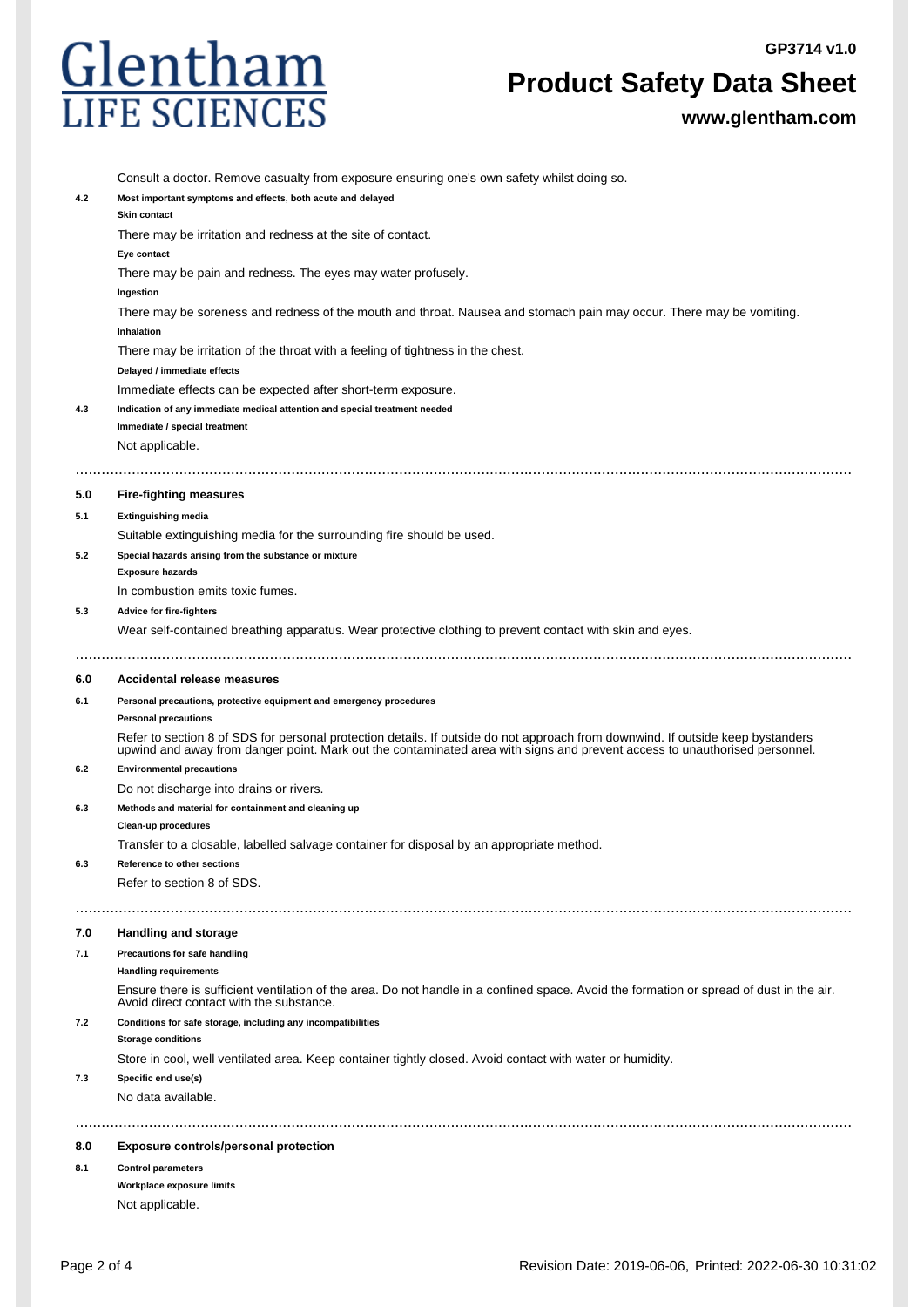

## **Product Safety Data Sheet**

**www.glentham.com**

| 8.2  | <b>Exposure controls</b><br><b>Engineering measures</b><br>Ensure there is sufficient ventilation of the area.<br><b>Respiratory protection</b><br>Respiratory protective device with particle filter. Self- contained breathing apparatus must be available in case of emergency.<br><b>Hand protection</b><br>Protective gloves. |                                                              |  |  |  |  |
|------|------------------------------------------------------------------------------------------------------------------------------------------------------------------------------------------------------------------------------------------------------------------------------------------------------------------------------------|--------------------------------------------------------------|--|--|--|--|
|      |                                                                                                                                                                                                                                                                                                                                    |                                                              |  |  |  |  |
|      |                                                                                                                                                                                                                                                                                                                                    |                                                              |  |  |  |  |
|      | Eye protection<br>Safety glasses. Ensure eye bath is to hand.                                                                                                                                                                                                                                                                      |                                                              |  |  |  |  |
|      |                                                                                                                                                                                                                                                                                                                                    |                                                              |  |  |  |  |
|      | <b>Skin protection</b>                                                                                                                                                                                                                                                                                                             |                                                              |  |  |  |  |
|      | Protective clothing.                                                                                                                                                                                                                                                                                                               |                                                              |  |  |  |  |
| 9.0  | Physical and chemical properties                                                                                                                                                                                                                                                                                                   |                                                              |  |  |  |  |
| 9.1  | Information on basic physical and chemical properties                                                                                                                                                                                                                                                                              |                                                              |  |  |  |  |
|      | Physical Form:                                                                                                                                                                                                                                                                                                                     | Powder                                                       |  |  |  |  |
|      | Colour:                                                                                                                                                                                                                                                                                                                            | White                                                        |  |  |  |  |
| 9.2  | Other information                                                                                                                                                                                                                                                                                                                  |                                                              |  |  |  |  |
|      | Not applicable.                                                                                                                                                                                                                                                                                                                    |                                                              |  |  |  |  |
|      |                                                                                                                                                                                                                                                                                                                                    |                                                              |  |  |  |  |
| 10.0 | <b>Stability and reactivity</b>                                                                                                                                                                                                                                                                                                    |                                                              |  |  |  |  |
| 10.1 | Reactivity                                                                                                                                                                                                                                                                                                                         |                                                              |  |  |  |  |
|      | Stable under recommended transport or storage conditions.                                                                                                                                                                                                                                                                          |                                                              |  |  |  |  |
| 10.2 | <b>Chemical stability</b>                                                                                                                                                                                                                                                                                                          |                                                              |  |  |  |  |
|      | Stable under normal conditions.                                                                                                                                                                                                                                                                                                    |                                                              |  |  |  |  |
| 10.3 |                                                                                                                                                                                                                                                                                                                                    | Possibility of hazardous reactions                           |  |  |  |  |
|      | <b>Hazardous reactions</b>                                                                                                                                                                                                                                                                                                         |                                                              |  |  |  |  |
|      | Hazardous reactions will not occur under normal transport or storage conditions. Decomposition may occur on exposure to conditions<br>or materials listed below.                                                                                                                                                                   |                                                              |  |  |  |  |
| 10.4 | <b>Conditions to avoid</b>                                                                                                                                                                                                                                                                                                         |                                                              |  |  |  |  |
|      | Heat.<br>Incompatible materials                                                                                                                                                                                                                                                                                                    |                                                              |  |  |  |  |
| 10.5 | <b>Materials to avoid</b>                                                                                                                                                                                                                                                                                                          |                                                              |  |  |  |  |
|      | Strong acids. Strong oxidising agents.                                                                                                                                                                                                                                                                                             |                                                              |  |  |  |  |
|      |                                                                                                                                                                                                                                                                                                                                    |                                                              |  |  |  |  |
| 11.0 | <b>Toxicological information</b>                                                                                                                                                                                                                                                                                                   |                                                              |  |  |  |  |
| 11.1 | Information on toxicological effects                                                                                                                                                                                                                                                                                               |                                                              |  |  |  |  |
|      | <b>Toxicity values</b>                                                                                                                                                                                                                                                                                                             |                                                              |  |  |  |  |
|      | Not applicable.                                                                                                                                                                                                                                                                                                                    |                                                              |  |  |  |  |
| 11.2 | Information on toxicological effects                                                                                                                                                                                                                                                                                               |                                                              |  |  |  |  |
|      | <b>Skin contact</b>                                                                                                                                                                                                                                                                                                                | There may be irritation and redness at the site of contact.  |  |  |  |  |
|      | Eye contact                                                                                                                                                                                                                                                                                                                        |                                                              |  |  |  |  |
|      |                                                                                                                                                                                                                                                                                                                                    | There may be pain and redness. The eyes may water profusely. |  |  |  |  |
|      | Ingestion                                                                                                                                                                                                                                                                                                                          |                                                              |  |  |  |  |
|      | There may be soreness and redness of the mouth and throat. Nausea and stomach pain may occur. There may be vomiting.<br>Inhalation                                                                                                                                                                                                 |                                                              |  |  |  |  |
|      | There may be irritation of the throat with a feeling of tightness in the chest.                                                                                                                                                                                                                                                    |                                                              |  |  |  |  |
|      | Delayed / immediate effects                                                                                                                                                                                                                                                                                                        |                                                              |  |  |  |  |
|      | Immediate effects can be expected after short-term exposure.                                                                                                                                                                                                                                                                       |                                                              |  |  |  |  |
|      | Other information                                                                                                                                                                                                                                                                                                                  |                                                              |  |  |  |  |
|      |                                                                                                                                                                                                                                                                                                                                    |                                                              |  |  |  |  |

#### **12.0 Ecological information**